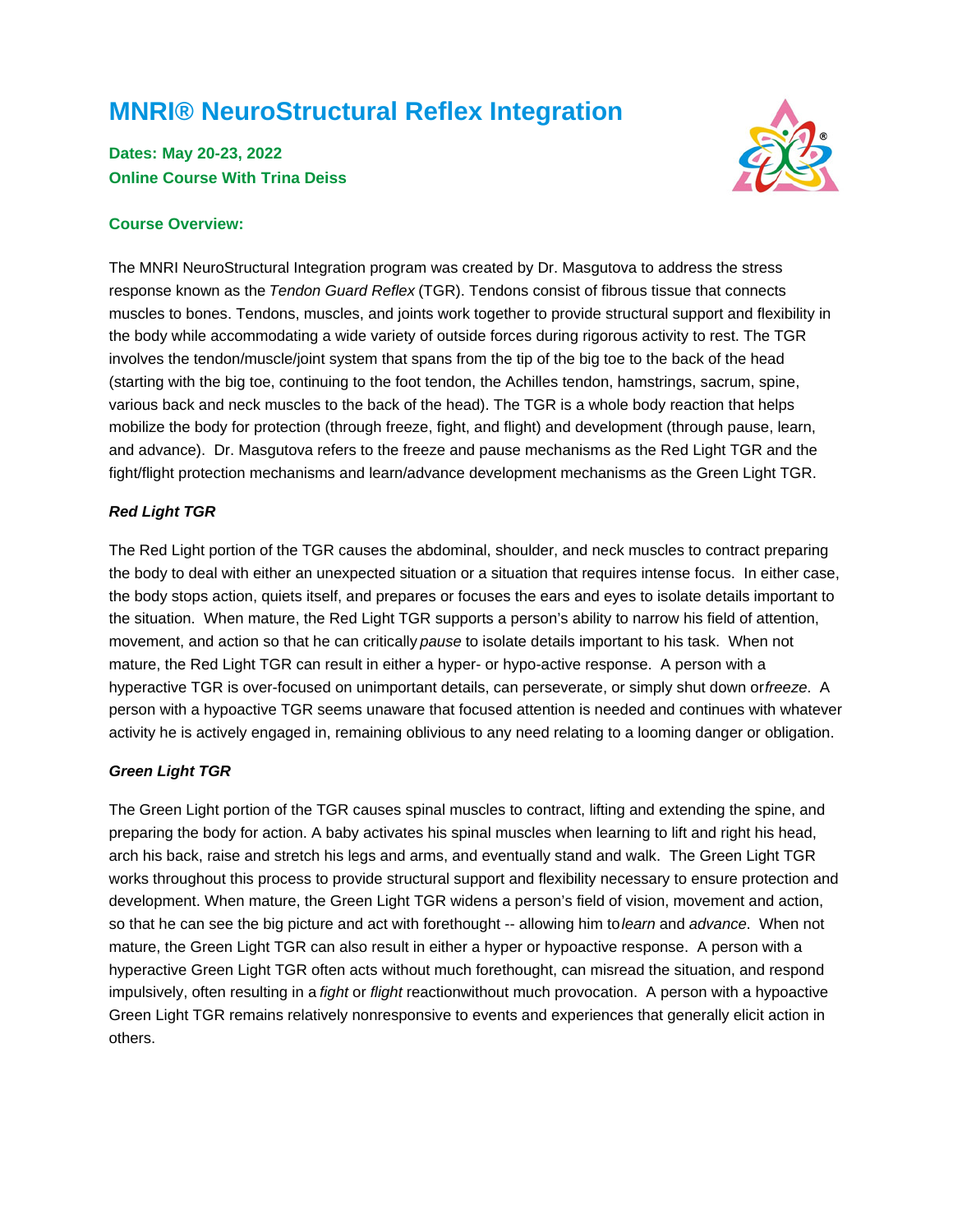## **Body Symmetry & TGR Dysfunction**

The MNRI NeuroStructural Integration program determines the current state of the TGR by assessing various aspects of body symmetry. Symmetry indicates that the TGR is matured and appropriately integrated, while asymmetry indicates TGR dysfunction. Asymmetry is often found when developmental and learning challenges are present. This is because ongoing challenges often cause chronic tension to build up in muscles and tendons. The NeuroStructural Reflex Integration Program techniques are designed to reduce protective tension present in the body.

## **Learning Objectives: MNRI® Neuro-Structural Reflex Integration**

- 1. Describe the process of using core flexion-extension mechanisms to describe the protection (freezing response) and survival (fight and flight response) strategies of the brain.
- 2. Explore the use of these strategies to release non-productive protection tendencies which keep people from reaching their goals, potential, and from making productive decisions.
- 3. Describe the importance of optimizing the body's symmetry mechanisms affecting binocular vision and binaural hearing and to release past stress and traumas.
- 4. Describe the innate nature of the sensory-motor reflex system and general principals of the Masgutova Method® for facilitation of changes in the physical, emotional, social, and cognitive functions of a person.
- 5. Describe the role of the Red Light Tendon Guard Reflex (H. Selye, 1974) and its effect on the abdominal, shoulder, and neck muscles when preparing the body to deal with either unexpected situations or a situation that requires intense focus or a quick reaction.
- 6. Explore the importance of a matured Red Light Tendon Guard Reflex for the process of being able to pause and calm oneself down vs becoming over focused on unimportant details and shutting down.
- 7. Describe the Green Light Tendon Guard Reflex and its effect on muscles around the spine which prepare the body for action.
- 8. Describe the importance of a matured Green Light Tendon Guard for a person to see life's big picture in order to learn and advance vs becoming hyperactive, acting without forethought, and misreading situations resulting in 'fight or flight' reactions.
- 9. Describe how body symmetry and gravity line are used to determine if the Core Tendon Guard is matured and appropriately integrated, or if it is dysfunctional which may lead to inappropriate responses to everyday life challenges.
- 10. Explore techniques using neurosensorimotor biomechanical points to release tension in the Core Tendon Guard and activate the proprioceptive system to optimize regulation of a person's behavior, emotions, and self.
- 11. Describe how the activation of reflex patterns facilitate neurodevelopmental mechanisms for proper physiological functions which provide for easier learning for sensory-motor abilities and skills necessary for daily life functions.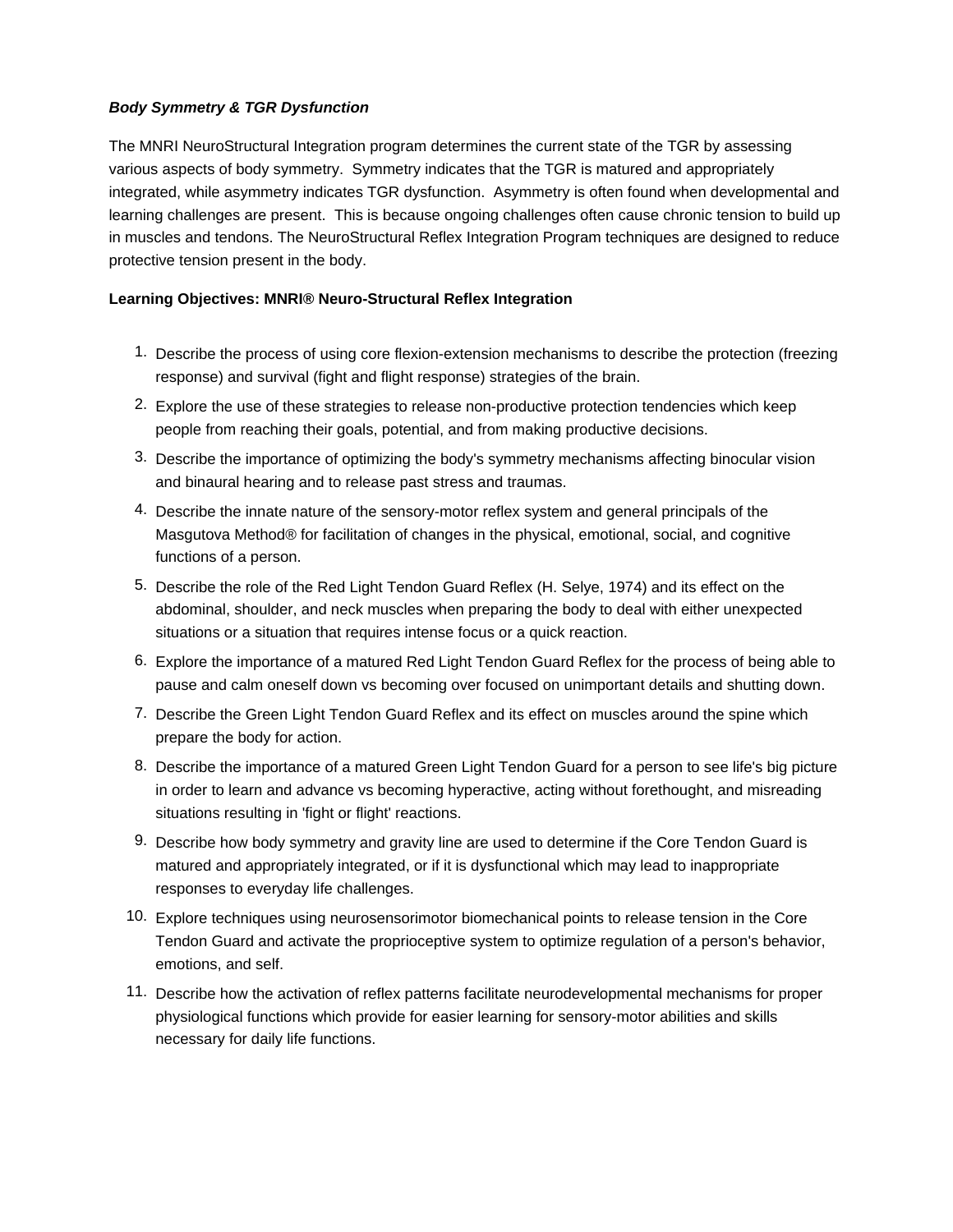- 12. Describe how the integration of the primary motor patterns support cognitive development.
- 13. Describe how improvement of the Core Tendon Guard response determined by activity of the brain stem aids in the development of appropriate and healthy protection.
- 14. Explore how the Tactile System with the activation of receptors of deep touch, pressure, and low vibration create the kinesthetic feeling and state of physical orientation within one's body and confidence in own sensory sensations and movements.
- 15. Describe how the correct regulation of specialized skin receptors increase tolerance for inadequate hypersensitivity to life's daily occurrences.
- 16. Explore how the activation of the proprioceptive system increases regulation of muscular-tendoneous tone which works with any negative somatic anchors caused by stress.
- 17. Describe how the diaphragm mobilization technique releases stress and improves breathing.
- 18. Explore how the activation of biomechanics of reflex patters offer correction of non-productive, dysfunctional, or pathological motor automaticity.
- 19. Describe how the activation of reflex patterns offer optimization of motor automaticity.
- 20. Describe how activation of reflex patterns offer support for the coordination of the neuro-structural aspects of the body, its reactions and overall cognitive development.
- 21. Participate in direct hands-on instruction for the techniques of Tactile-Proprioceptive Greeting of the front of the body and core rectangle.
- 22. Participate in direct hands-on instruction for the techniques of the Pendulum and other sternum areas to optimize functions of breathing, vision, and auditory and articulation systems.
- 23. Participate in direct hands-on instruction for Fear Paralysis and Moro biomechanical points to organize the response of freezing and fight or flight; balance self-preservation instincts and activate self-regulation mechanisms in the brain stem and diencephalon (sub-cortical structures).
- 24. Participate in direct hands-on instruction for the activation of the lower limbs and feet to release negative Core Tendon Guard response, and activate the self-regulating responses of the brain stem and balancing and adjusting mechanisms of the cerebellum.
- 25. Participate in direct hands-on instruction for the activation of the back of the body for optimizing the functions of the Spinal Perez as a detoxifying mechanism, optimize the regulation of stress hormones of adrenalin and cortisol, and optimize the Spinal Galant Reflex pattern to increase Beta and Alpha waves in the brain wave spectrum.
- 26. Explore the MNRI® Neuro-Structural assessment.
- 27. Describe different techniques for creating an individual program for clients and the development of home practice activities.

## **Course Agenda:**

## **Day 1**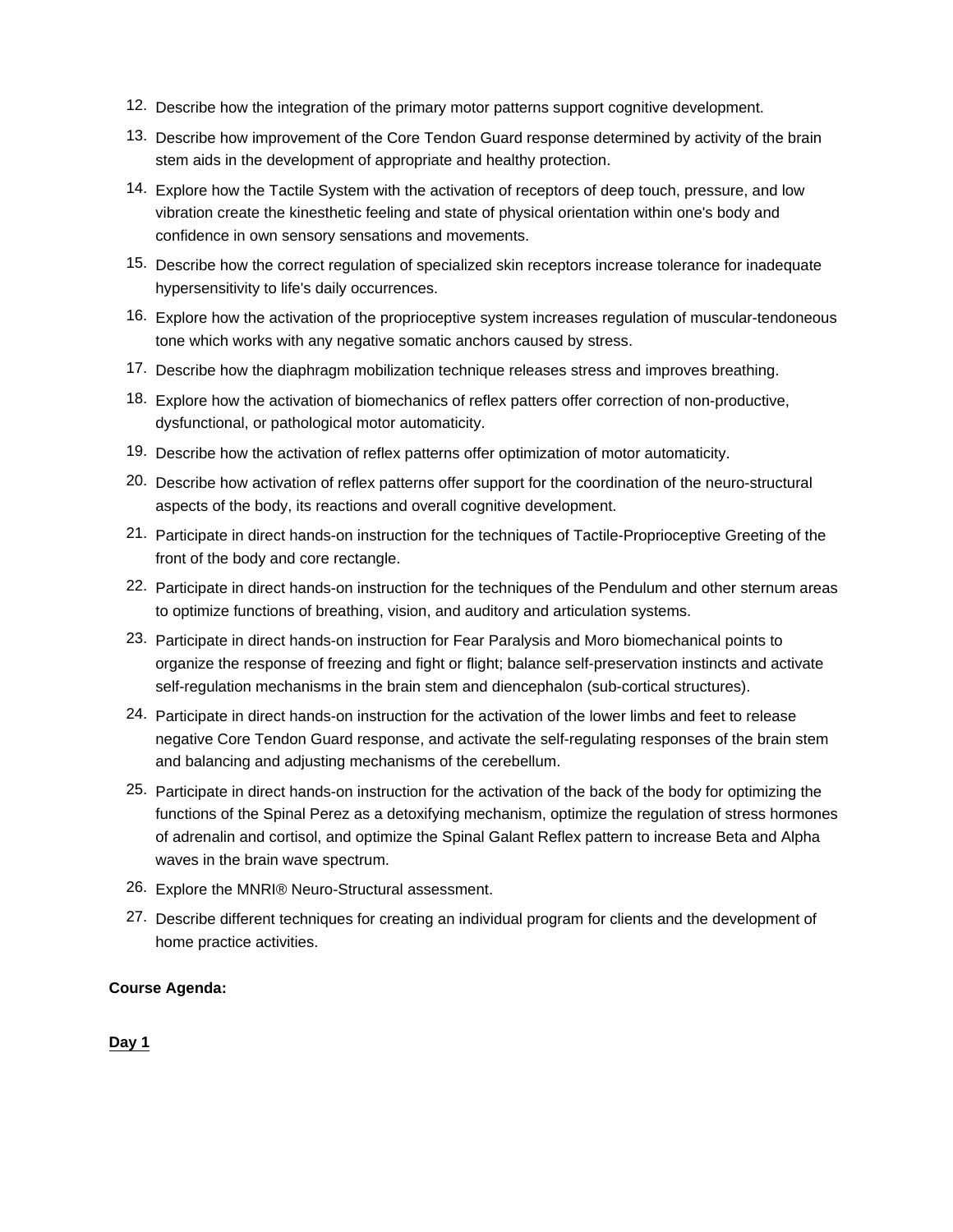**Hour 1:** Movement as basis of natural Development

**Hours 2-3:** Afferent sensory pathways from target area to spine and brain and efferent motor pathways back to target areas

**Lunch 1 hour**

**Hour 4:** Reflexes serve as the neuro-physiological basis for development of infant movements

**Hours 5-6:** Body Motor Coordination Systems and Brain Levels

**Hours 7-8:** Core Tendon Guard and Pendulum techniques

**Day 2**

**Hours 1-4:** Techniques

**Lunch 1 hour**

**Hours 5-6:** Upper limb reflex techniques

**Hours 7-8:** Lower limb reflex techniques

**Day 3**

**Hour 1:** Tendon Guard Regulation

**Hours 2-4:** Posterior body (sacrum and spine) theory and techniques

**Lunch 1 hour**

**Hour 5:** Techniques

**Hour 6:** Other Reflexes: Pavlov Orientation Reflex

**Hours 7-8:** Tendon Guard Reflex pattern, symmetry and physical body response to stress

**Day 4**

**Hour 1:** Dynamic and Postural Infant Reflex pattern Integration-Front-Back Motor Coordination System

**Hours 2-3:** Neurostructural techniques for the neck

**Hour 4:** Postural Reflexes: Symmetrical Tonic Neck Reflex

**Lunch 1 hour**

**Hours 5-6:** Trunk Extension Reflex and Tonic Labyrinthine Reflex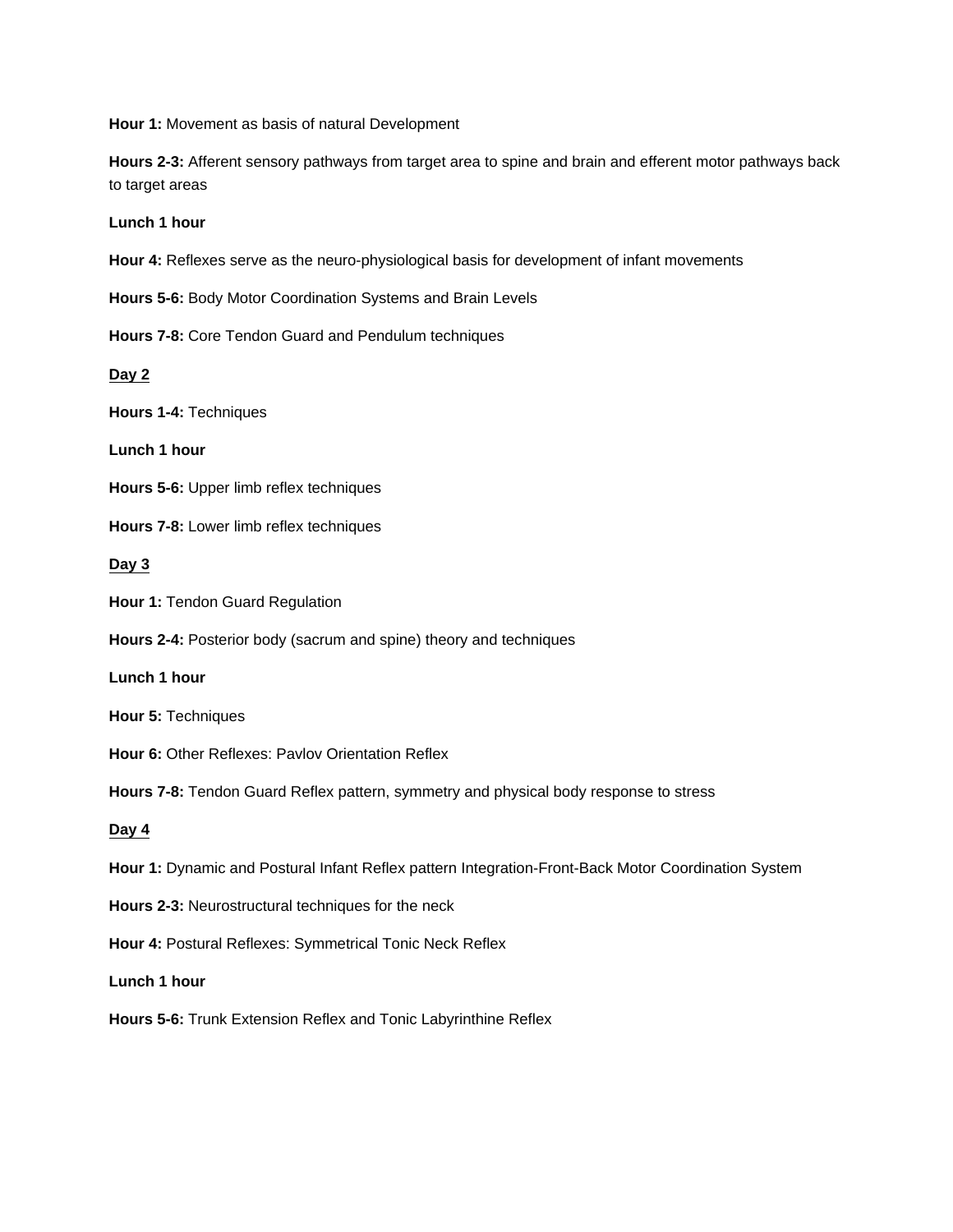Hour 7: Integration of Reflex patterns within Front-Back Body Sides MCS

Hour 8: Implementation of Reflex Development and techniques in therapy

#### Additional Information and Registration

For more information or to register, visit [https://masgutovamethod.com/events?2227.](https://masgutovamethod.com/events?2227) You can also contact the local MNRI® coordinator for this course: Alana Bencivengo • alana.bencivengo@gmail.com • 9083123265

Financial Disclosure: Trina Deiss receives a stipend based upon an enrollment percentage.

Non-financial Disclosure: No relevant relationship exists. No relevant relationship exists.

Course Disclosure: The Svetlana Masgutova Educational Institute has developed and patented a licensed technology trademarked as MNRI®. Because there are no other like-kind products available, course offerings will only cover information that pertains to the effective and safe use of the above-named products. This presentation will focus exclusively on MNRI® and will not include information on other similar or related products or services.

Special Needs Requests: If you require special accommodations, please notify SMEI at [events@masgutovamethod.com](mailto:events@masgutovamethod.com) at the time of registration so that needed accommodations can be made prior to the course.

Course Completion Requirements: Full attendance is required to receive a certificate of completion and any available credit hours or CEUs.

#### Target audience:

Speech Language Pathologists, Speech Language Pathologist Assistants, Occupational Therapists, Certified Occupational Therapy Assistants, Nurses, Physical Therapists, Physical Therapist Assistants, Educators, Psychologists, Physicians, Massage Therapists, Mental Health Counselors, Other Health Care Providers, Parents.

#### Assessments:

In Person Courses: Self Assessment and technique demonstration. On line Courses: Self Assessment and technique demonstration.